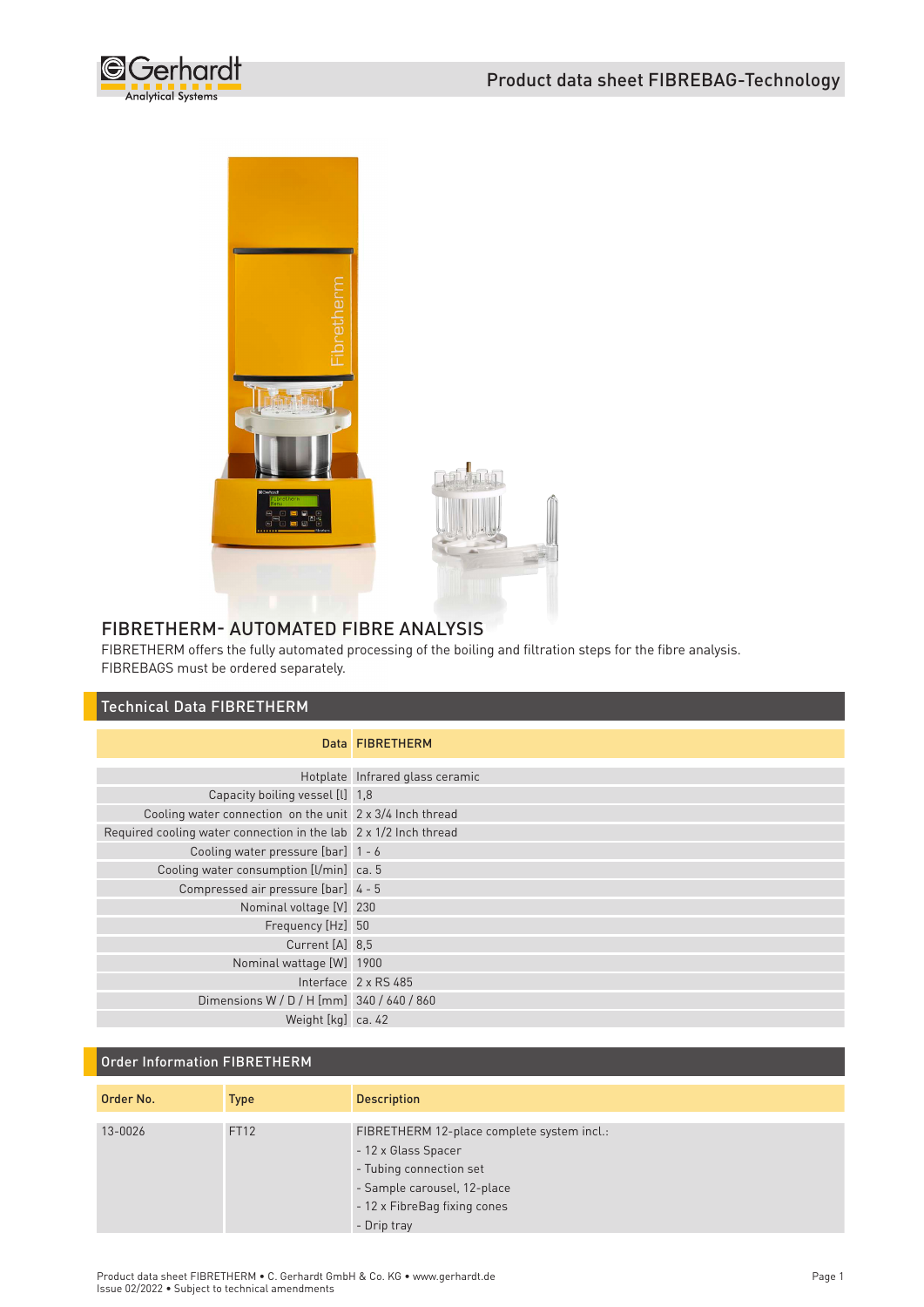

Order information FIBREBAG-Systems

### FIBREBAG-SYSTEMS - MANUAL FIBRE ANALYSIS

C. Gerhardt offers 2 simple systems, which require the user to do the boiling and filtration steps manually. FIBREBAGS must be ordered separately.

## Technical Data / Order information FIBREBAG-SYSTEMS



| Order No. | <b>Type</b>  | <b>Description</b>                                                                                                                                                                                                                                                                                                                                                      |
|-----------|--------------|-------------------------------------------------------------------------------------------------------------------------------------------------------------------------------------------------------------------------------------------------------------------------------------------------------------------------------------------------------------------------|
| 10-0013   | FBS6         | FIBREBAG-System 6-place<br>Manual system for the simultaneous handling of up to 6<br>samples, Scope of delivery:<br>1 x Single heater 450 W, 230 VAC<br>1 x Beaker 1000 ml<br>1 x Carousel 6-place incl. handle<br>6 x Glass spacer<br>1 x Support stand with ring<br>1 x Condenser made of glass with tubes<br>Dimensions W / D / H [mm]: 250 / 230 / 600              |
| 10-0015   | <b>FBS36</b> | FIBREBAG-System 36-place<br>Manual system for the simultaneous handling of up to 36<br>samples, Scope of delivery:<br>1 x Serial heater 6-place 2700 W, 230 VAC,<br>6 x Beaker 1000 ml<br>6 x Carousel 6-place incl. handle<br>36 x Glass spacer<br>6 x Support stand with ring<br>6 x Condenser made of glass with tubes<br>Dimensions W / D / H [mm]: 900 / 230 / 600 |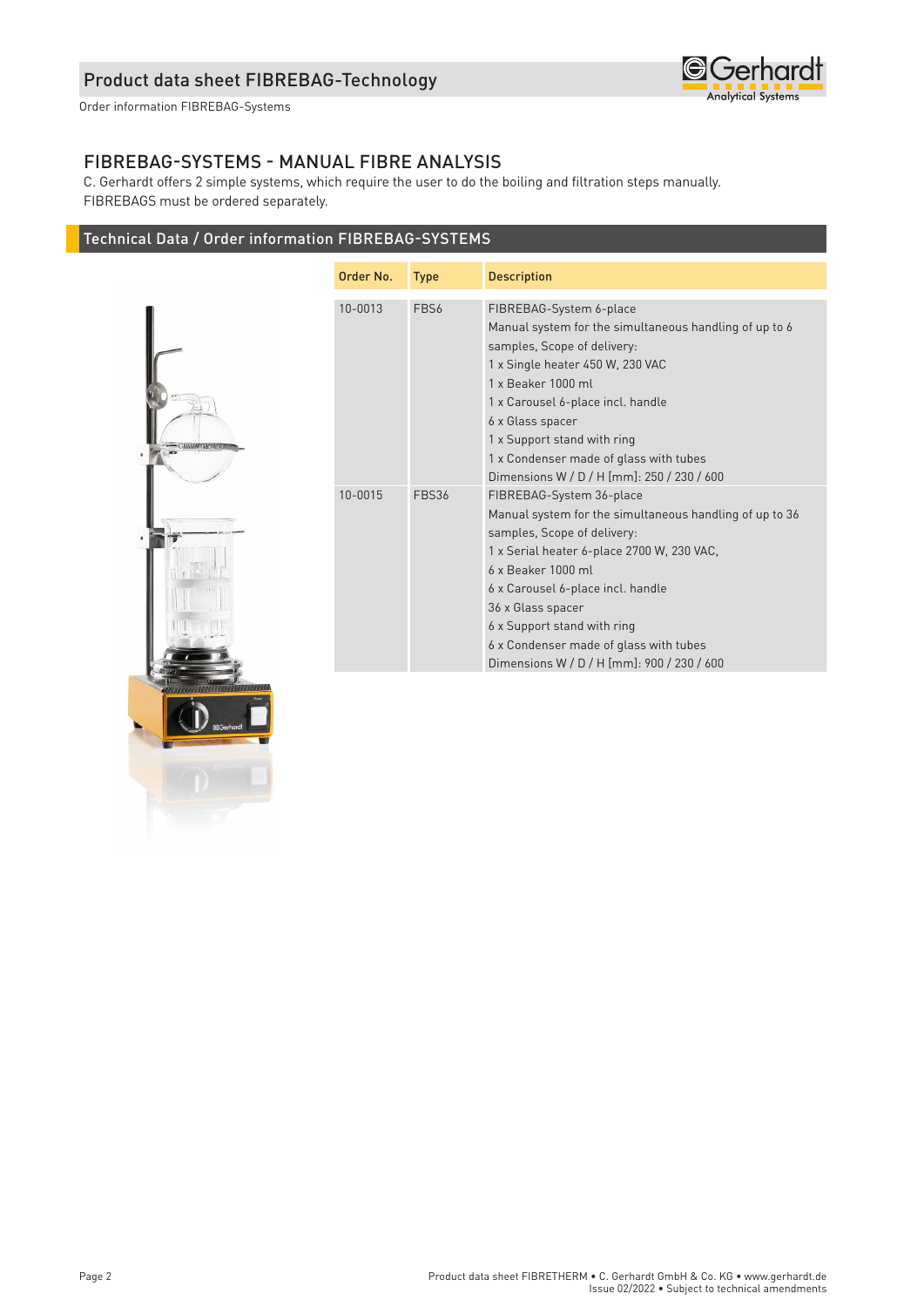

#### ACCESSORIES AND CONSUMABLES

Make sure to use only original C. Gerhardt spare parts in order to obtain the best possible results. These parts have been tested thoroughly in the C. Gerhardt application lab.

| <b>FibreBags</b>   |           |             |                                                               |
|--------------------|-----------|-------------|---------------------------------------------------------------|
| <b>WARRENT AVE</b> | Order No. | <b>Type</b> | <b>Description</b>                                            |
| ST 188             | 10-0127   | FB-ADF      | FibreBags ADF, for ADF-/NDF-Determination, 100 pcs            |
|                    | 10-0128   | FB-ROF      | FibreBags RF, for Crude fibre determination, 100 pcs          |
|                    | 10-0142   | FB-S        | FibreBags S, with smaller pore size, especially for very fine |
|                    |           |             | grinded samples, 100 pcs                                      |
|                    |           |             |                                                               |

#### Glass Spacer



| Order No. | <b>Type</b> | <b>Description</b>                                                        |
|-----------|-------------|---------------------------------------------------------------------------|
| 10-0124   | <b>SPF</b>  | Glas Spacer for FibreBags, to open and fix the bags<br>Package with 6 pcs |

#### External Dosing Unit



| Order No. | <b>Type</b> | <b>Description</b>                                                                                                                                                                |
|-----------|-------------|-----------------------------------------------------------------------------------------------------------------------------------------------------------------------------------|
| 1004430   | <b>FMD</b>  | External dosing unit 230 VAC with housing for the automatic<br>addition of amylase, complete with teflon tubings and mains<br>cable<br>Dimensions W / D / H [mm]: 215 / 280 / 185 |

#### Incineration Module



| Order No. | <b>Type</b>  | <b>Description</b>                                                                                                                                                                               |
|-----------|--------------|--------------------------------------------------------------------------------------------------------------------------------------------------------------------------------------------------|
| 13-0092   | VAM12T       | Incineration module for FibreBags, 12-place,<br>complete with handle and 12 quartz glass crucibles.<br>$W/D/H$ : 130 / 240 / 130 mm (dimensions incl. quartz glass<br>crucibles, without handle) |
| 13-0093   | <b>VAM12</b> | Incineration module for FibreBags, 12-place,<br>identical with 13-0092, but without quartz glass crucibles                                                                                       |

#### Quartz glass Crucible



| Order No. | <b>Type</b> | <b>Description</b>                                                                                                 |
|-----------|-------------|--------------------------------------------------------------------------------------------------------------------|
| 13-0048   | <b>OTV</b>  | Quartz glass crucible incineration,<br>suitable for incineration module 13-0092 and 13-0093<br>Package with 6 pcs. |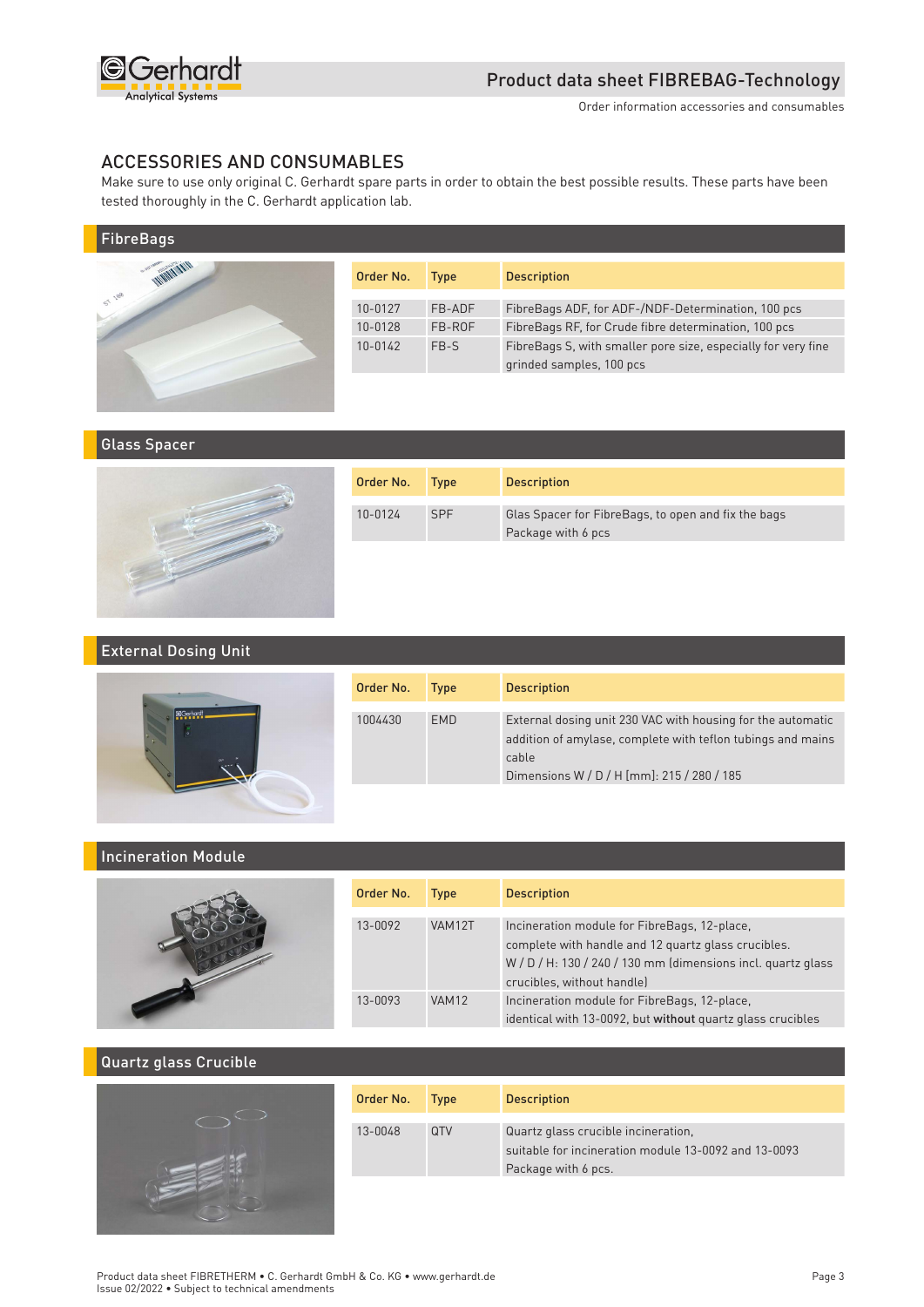Order information accessories and consumables



# Degreasing module



| Order No. | <b>Type</b>      | <b>Description</b>                                                                                                                     |
|-----------|------------------|----------------------------------------------------------------------------------------------------------------------------------------|
| 13-0045   | FFM <sub>6</sub> | Degreasing module /ADL-module made of PTFE, for the<br>simultaneous degreasing of up to 6 samples, incl. handle<br>and Beaker 1,000 ml |

## Universal level control (for storage tanks)





| Order no. | <b>Description</b><br><b>Type</b> |                                                                                                                                                                                                                                                                                                     |
|-----------|-----------------------------------|-----------------------------------------------------------------------------------------------------------------------------------------------------------------------------------------------------------------------------------------------------------------------------------------------------|
| 1005098   | ID <sub>8</sub>                   | Universal level control for reagent storage tank, with<br>self-adhesive cable banner<br>Suitable for tanks with the following dimensions:<br>- Height = min. 130 mm max. 2000 mm<br>- For filler neck = min. $\emptyset$ 40 mm max. $\emptyset$ 50 mm                                               |
| 1005721   | PA <sub>8</sub>                   | Universal level control for sample waste tank, with self-ad-<br>hesive cable banner<br>Suitable for tanks with the following dimensions:<br>- Height = all tanks<br>- For filler neck = min. $\emptyset$ 47 mm max. $\emptyset$ 50 mm                                                               |
| 12-0560   | <b>NIV200</b>                     | Universal control-Set for 2 reagent storage tanks (for the<br>operation without chemical waste disposal), complete with:<br>- 2 x Universal level control for reagent-tank, No. 1005098<br>- Distributor box                                                                                        |
| 12-0561   | <b>NIV300</b>                     | Universal control set for 2 reagent-storage tanks and<br>1 sample waste tank (for the operation with chemical waste<br>disposal), complete with:<br>- 2 x Universal level control for reagent-tank, No 1005098<br>- 1 x Universal level control sample waste tank, No. 1005721<br>- Distributor box |
| 1005334   |                                   | Adapter bayonet catch for universal level control.<br>Accessorie for the connection to older FIBRETHERM sys-<br>tems (only neccessary for systens with serial number older<br>17551500261                                                                                                           |

## Compressor

| Order No. | <b>Type</b> | <b>Description</b>                                                                                                                                                  |
|-----------|-------------|---------------------------------------------------------------------------------------------------------------------------------------------------------------------|
| 13-0010   | $L-S20$     | Compressor for compressed air supply of the SOXTHERM<br>units. Prepared for the opartion with SOXTHERM.<br>230 V, 50 Hz, max. 8 bar., W / D / H mm: 290 / 340 / 340 |
|           |             | <b>Note</b><br>If connected to the in-plant compressed air supply, no<br>compressor is needed. However, the air must be dried and<br>filtered $(5 \mu)$ .           |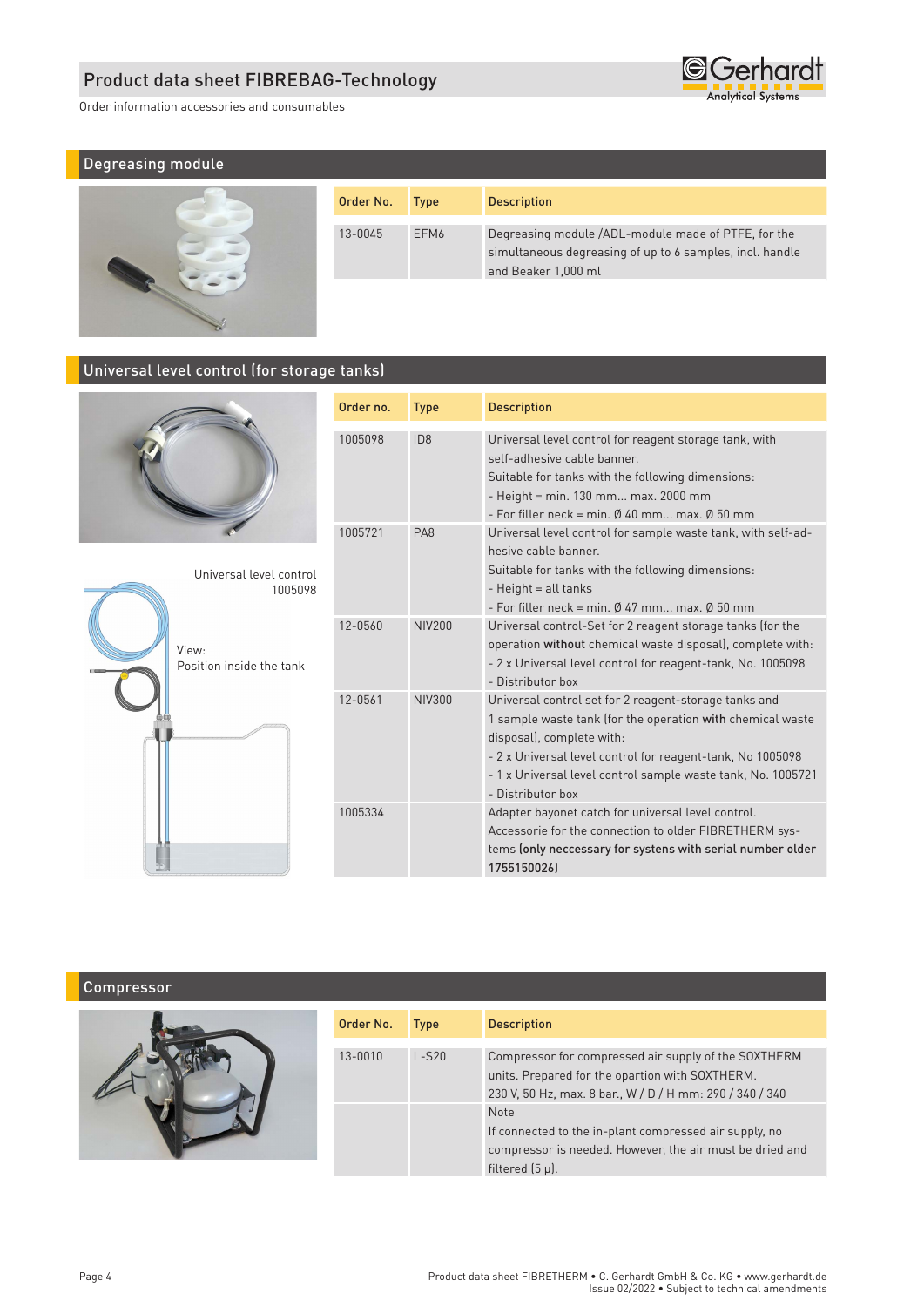

Order information accessories and consumables

#### CONNECTION PIECE FOR COMPRESSOR



| Order No. | <b>Type</b> | <b>Description</b>                                                                                                                                                           |
|-----------|-------------|------------------------------------------------------------------------------------------------------------------------------------------------------------------------------|
| 1006270   |             | Connection piece with quick coupling NW 2.7, for connection<br>to compressor no. 13-0010.<br>Allows the connection of up up to 4 FIBRETHERM units to<br>only one compressor. |

## FIBREBAG-Fixing Cones



| Order No. | <b>Type</b> | <b>Description</b>                                                                                                          |
|-----------|-------------|-----------------------------------------------------------------------------------------------------------------------------|
| 10-0140   | FSI         | Fibrebag-fixing cones made of EPDM, for the safe fixing of<br>the Fibrebags inside the sample carousel.<br>Bag with 12 pcs. |

# Insert rack (carousel)



| Order No. | Type | <b>Description</b>                                                                                 |
|-----------|------|----------------------------------------------------------------------------------------------------|
| 1003109   |      | Insert rack (carousel) complete with quick clamping handle<br>FIBRETHERM and 12x fixing cones EPDM |
|           |      |                                                                                                    |

#### Boiling vessel



| Order No. | <b>Type</b> | <b>Description</b>                                                                                                                       |
|-----------|-------------|------------------------------------------------------------------------------------------------------------------------------------------|
| 1003079   |             | Boiling vessel FIBRETHERM, stainless steel,<br>complete mounted with.: Stainless steel pot, Grip, glass ring,<br>seal and centering PTFE |

## Spare parts for boiling vessel 1003079



| Order No. | <b>Type</b> | <b>Description</b>                                                     |
|-----------|-------------|------------------------------------------------------------------------|
| 1003086   |             | Seal ring for boiling vessel FIBRETHERM 201x190x2 mm,<br>expanded PTFE |
| 1003078   |             | Centering PTFE, Ø 177,5 mm                                             |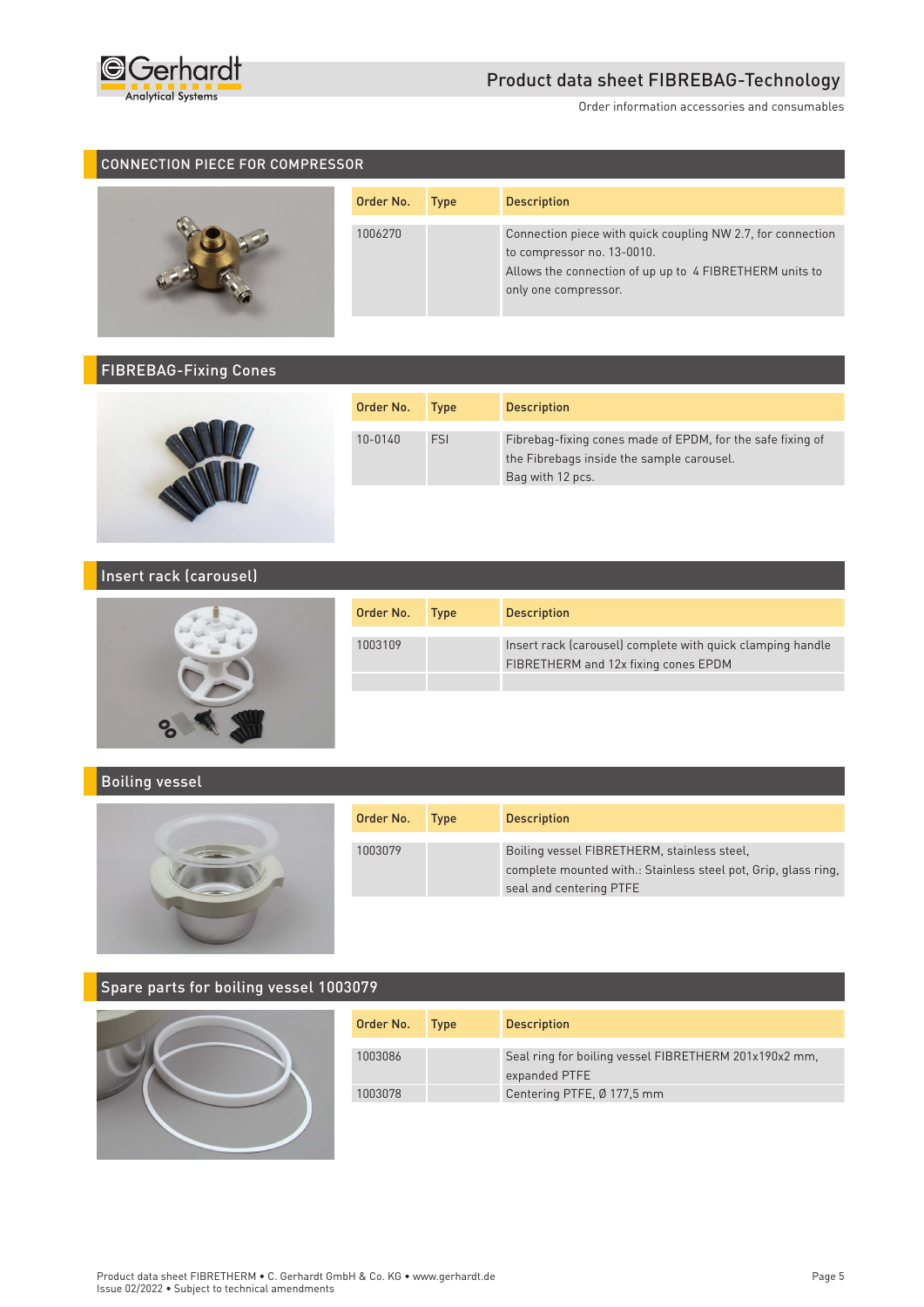Order information support and service

# Reference Substance



| Order No.                   | <b>Type</b>      | <b>Description</b>                                            |
|-----------------------------|------------------|---------------------------------------------------------------|
|                             |                  |                                                               |
| 10-0129                     | RFS <sub>1</sub> | Reference substance 30 q with Certificate                     |
|                             |                  | For the measurement of crude protein, crude fat, crude fibre  |
| RFS <sub>2</sub><br>10-0130 |                  | Reference substance 30 q with Certificate,                    |
|                             |                  | For the measurement of crude protein, crude fat, crude fibre, |
|                             |                  | $\mathsf{ADF}_\mathsf{OM}$ , aNDF <sub>0M</sub>               |

**G**Gerhardt **Analytical Systems** 

#### Antifoam



| Order No. | <b>Type</b> | <b>Description</b>                                                                   |
|-----------|-------------|--------------------------------------------------------------------------------------|
| 10-0143   | <b>ASL</b>  | Antifoam solution for fibre analysis crude fibre, ADF and<br>NDF.<br>Content: 100 ml |
|           |             |                                                                                      |

## Recirculating Cooler FL



| Order No. | <b>Type</b> | <b>Description</b>                                                                         |
|-----------|-------------|--------------------------------------------------------------------------------------------|
| 10-0046   | FI 601      | Recirculating cooler 230 V, 600 W, for environmentally fri-<br>endly cooling of FIBRETHERM |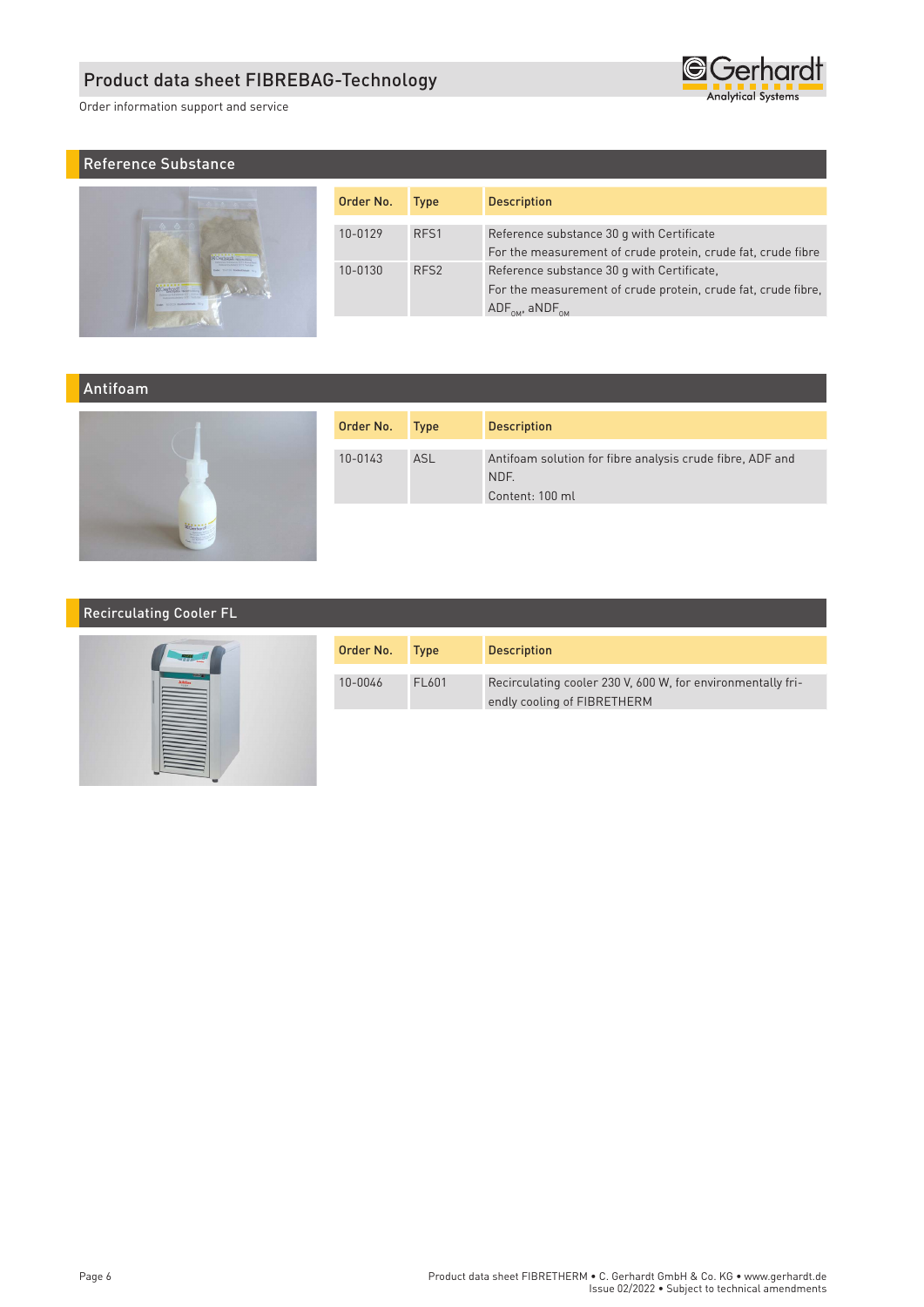

#### SUPPORT AND SERVICE

In addition to its high quality instruments, C. Gerhardt offers comprehensive services to maintain the functionality and effeciency of your equipment.

| INSTALLATION / EQUIPMENT QUALIFICATION |             |                                                                                                                                                                                                                                                                                                                      |  |
|----------------------------------------|-------------|----------------------------------------------------------------------------------------------------------------------------------------------------------------------------------------------------------------------------------------------------------------------------------------------------------------------|--|
| Order no.                              | <b>Type</b> | <b>Description</b>                                                                                                                                                                                                                                                                                                   |  |
| 99-0206                                | ABI-FT      | Installation and Instruction FIBRETHERM<br>- Installation and connection of the unit<br>- functional check<br>- operating instructions                                                                                                                                                                               |  |
| 99-0209                                | GQF-FT      | Equipment Qualification (IQ/OQ) FIBRETHERM<br>- Installation of the unit and instruction<br>- Installation Qualification IQ and Operational Qualification OQ, Guidance<br>for Performance Qualification PQ<br>- Training of laboratory personnel with certificate<br>- Individual training certificates, if regested |  |

#### SERVICING AND MAINTENANCE CONCEPTS

For detailed information on servicing and maintenance concepts, please contact your local authorised C. Gerhardt representative.

#### WORKSHOPS / SEMINARS / APPLICATIONS TRAINING

For detailed information on trainings and workshops, please contact your local authorised C. Gerhardt representative.